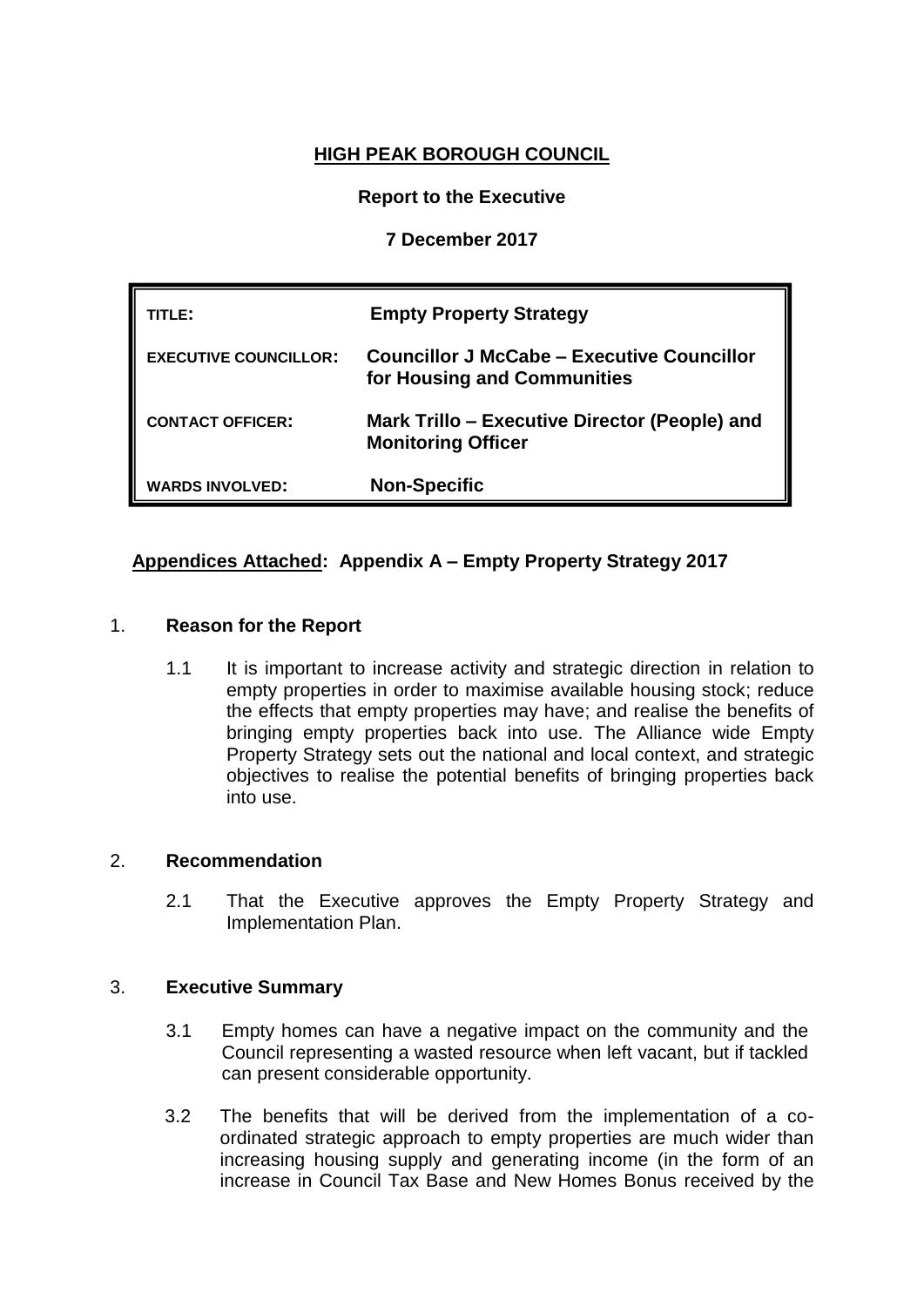Council). The objectives of the proposed strategy are as follows:

- To bring empty private sector properties back into use to maximise housing stock;
- To raise awareness of empty property issues;
- To minimise the number of properties that become long-term empties at an early stage;
- To create accurate information in relation to empty properties;
- To promote the availability of information and services to empty property owners and private landlords;
- To provide sustainable development by reducing the need to build new properties, therefore reducing the pressure to build in greenfield sites in the open countryside;
- To discourage -anti social behaviour, crime or fear of crime which can occur when a building is empty;
- To improve housing conditions, the vitality of the built environment and prevent the deterioration of the buildings.

### 4. **How this report links to Corporate Priorities**

- 4.1 The strategy contributes to the Corporate Plan 2015-19 aim of helping to create a safer and healthier environment for our residents to live and work.
- 4.2 A reduction in the number of empty properties will generate income (in the form of an increase in Council Tax Base and New Homes Bonus received by the Council).

### 5. **Options and Analysis**

- 5.1 Option 1- Proceed with the recommendations and approve the proposed Empty Property Strategy.
- 5.2 Option 2- Reject the recommendations and propose an alternative approach. Without a strategic co-ordinated direction the potential benefits of bringing properties back into use may not be realised (Not recommended).

#### 6. **Implications**

- 6.1 Community Safety (Crime and Disorder Act 1998) A reduction of empty properties may have a positive impact and improve the quality of an area and assist in the reduction of vandalism and anti social behaviour.
- 6.2 Workforce

There are no specific implications with this report.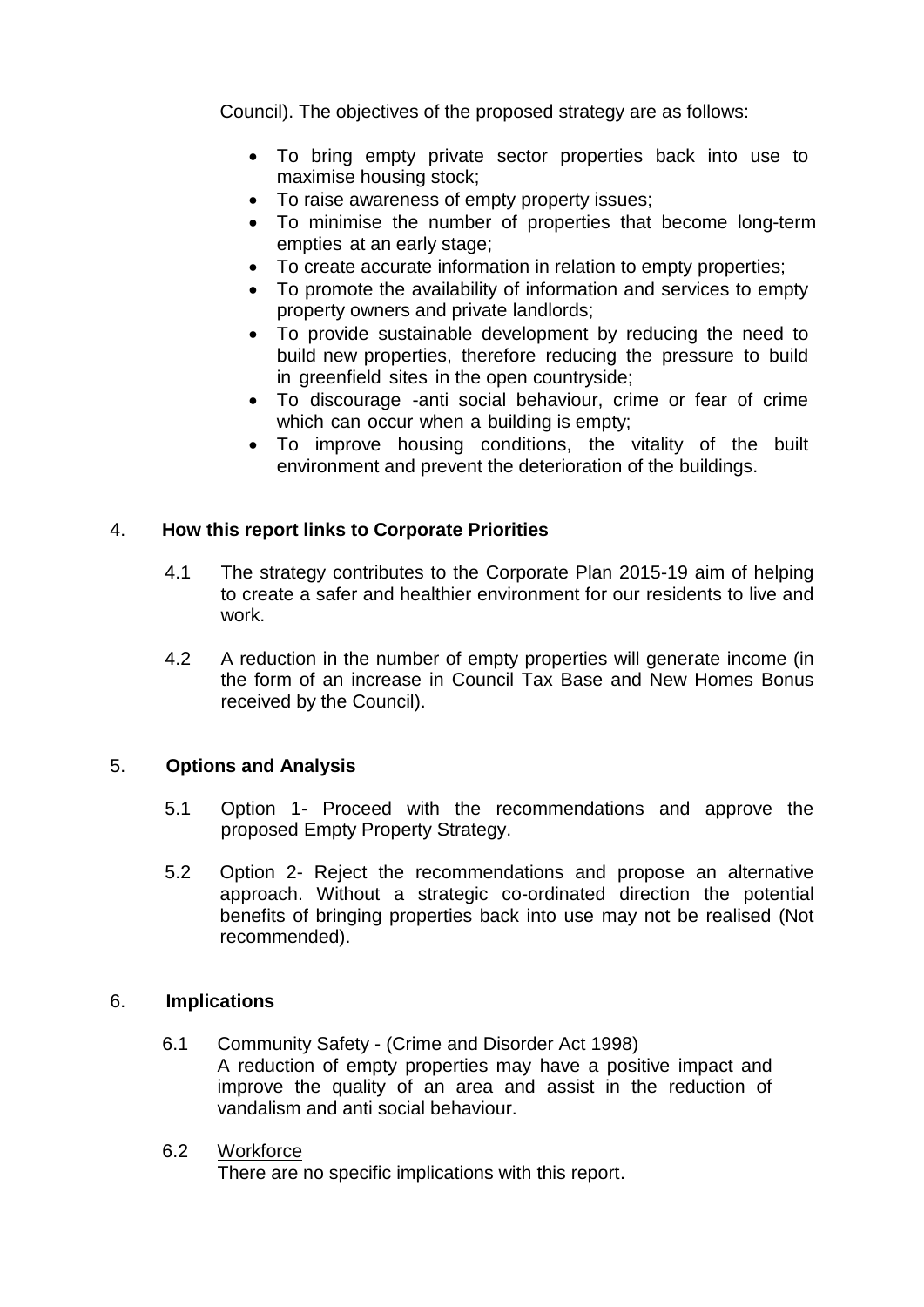- 6.3 Equality and Diversity/Equality Impact Assessment The report has been prepared in line with Council policies.
- 6.4 Financial Considerations

Any indicative financial information presented in the Empty Property Strategy will be subject to further discussions as part of the Councils medium term financial plan, capital programme and budgetary process.

A reduction in empty properties will increase the Council tax base and generate income to the Council through New Homes Bonus received.

- 6.5 Legal There are no specific implications to this report. There will be legal implications following review of enforcement powers and in respect of any specific action taken by the Council.
- 6.6 Sustainability

There are no specific implications to this report.

- 6.7 Internal and External Consultation Consultation has been undertaken with the relevant internal Council service areas.
- 6.8 Risk Assessment There are no specific implications to this report.

### 7. **Background and Detail**

- 7.1 Properties that are inactive in the housing market and have remained empty for over six months are classed as problematic vacancies and are targeted for action within the strategy proposed within this report. Also targeted are properties that have been highlighted through complaints, although these properties may not have been empty for over six months.
- 7.2 It should be recognised that the numbers of empty properties are continually fluctuating as properties become empty and are re-occupied on a daily basis, and therefore data can only identify a snapshot in time. As at 31.7.2017, 2.6% of domestic properties are empty within the Council's housing market area. A low proportion of properties are empty for a short, transitional period of time (under 3 months), with the majority empty for six months or more (64%). A significant proportion, 17%, are empty for over 2 years and incur 150% Council Tax charge.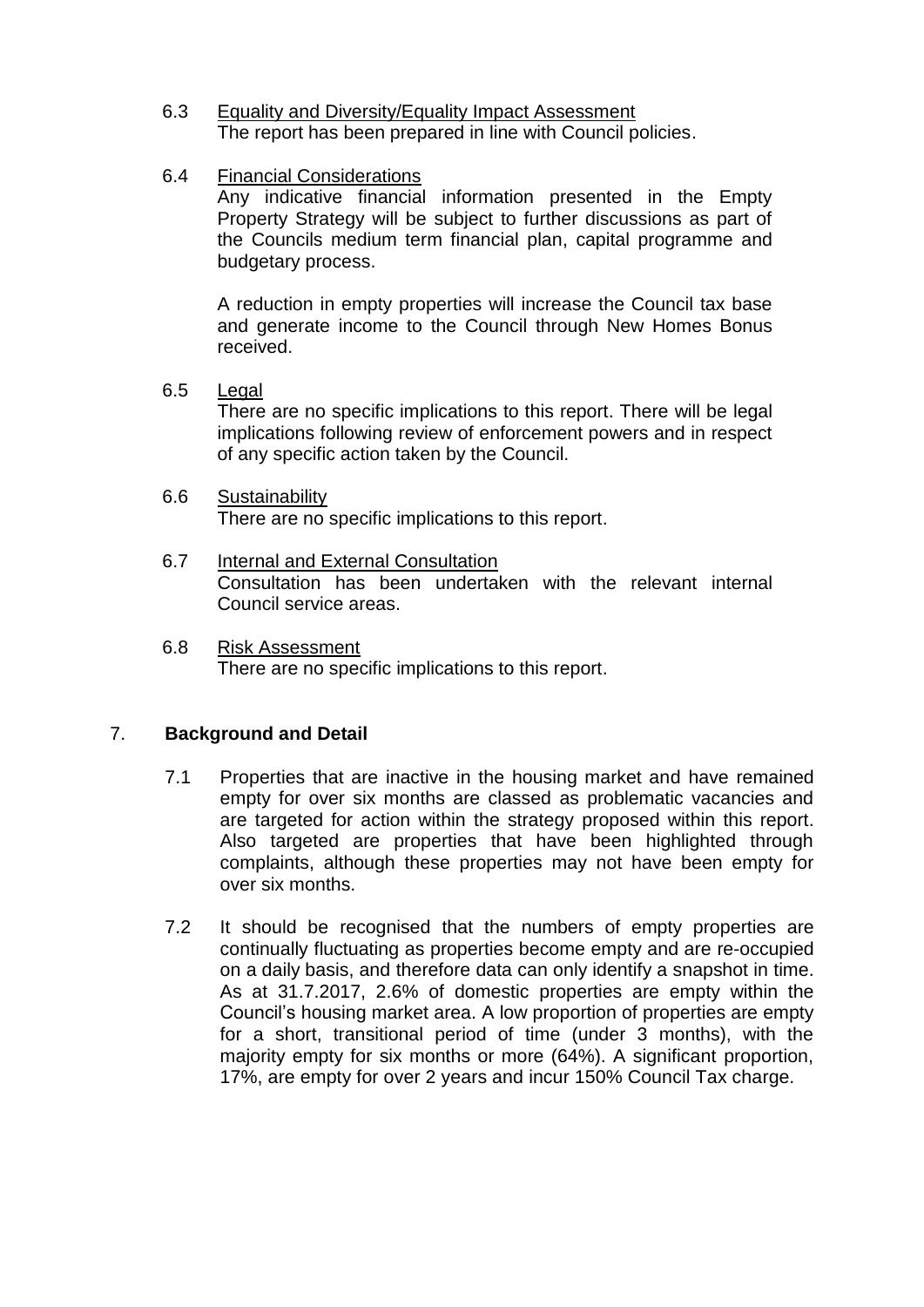|             | Empty and unfurnished<br>Discount<br>100%<br>$0 - 3m$ | and unfurnished<br>Charge<br>Empty<br>100%<br>$3-6m$ | unfurnished<br>Charge<br>∞<br>Empty<br>$6 - 24m$<br>100% | & unfurnished<br>Charge<br>Over 2yrs<br>Empty<br>50%<br>$\overline{\phantom{0}}$ | 12m<br>$\overline{c}$<br>$\epsilon$<br>Uninhabitable<br>discount<br>50% | banded<br>properties<br>Tax<br>Council<br>purposes<br>Total<br>tor |
|-------------|-------------------------------------------------------|------------------------------------------------------|----------------------------------------------------------|----------------------------------------------------------------------------------|-------------------------------------------------------------------------|--------------------------------------------------------------------|
| <b>SMDC</b> | 182                                                   | 210                                                  | 325                                                      | 272                                                                              | 100                                                                     | 43,899                                                             |
| <b>HPBC</b> | 248                                                   | 238                                                  | 281                                                      | 180                                                                              | 95                                                                      | 41,552                                                             |

*Source: 31.7.2017 Alliance data*

- 7.3 Within the High Peak area empty properties are found within the private sector. As at 1/4/2017 High Peak Borough Council owned 3989 properties, 39 properties were vacant, representing less than 1% of total stock. There is significant demand for affordable housing with 1835 registered households seeking housing in High Peak and during 2016/17 103 households were statutorily homeless.
- 7.4 The Strategy aims to develop understanding of the reasons why properties may be empty so that appropriate advice and assistance can be developed accordingly. Nationally the reasons are numerous and include:
	- Lack of interest the owner may not fully appreciate the business case for bringing their empty property back into use;
	- Low demand or housing market collapse so severe that households become trapped in negative equity;
	- Over-supply of certain property types;
	- Area regeneration: a property may be empty pending renovation or demolition or a property could be awaiting planning consent;
	- The property may have been acquired solely for speculative investment purposes and the owner is not concerned that the property is empty 'buy to leave';
	- Fear of letting the property: some owners may be fearful of the perceived difficulties associated with managing a rented property and prefer to leave the property empty until the market improves and selling becomes a more attractive option;
	- Property condition (owners may be unable to afford the works necessary to bring a property back into a habitable condition or experiencing ill health or await or lack planning consent);
	- Lack of finances ill health, redundancy etc, resulting in delay in renovations;
	- Repossession (empty whilst finance company place on the market);
	- Prohibition Orders made under the Housing Act 2004;
	- Planning consent waiting for or lack of;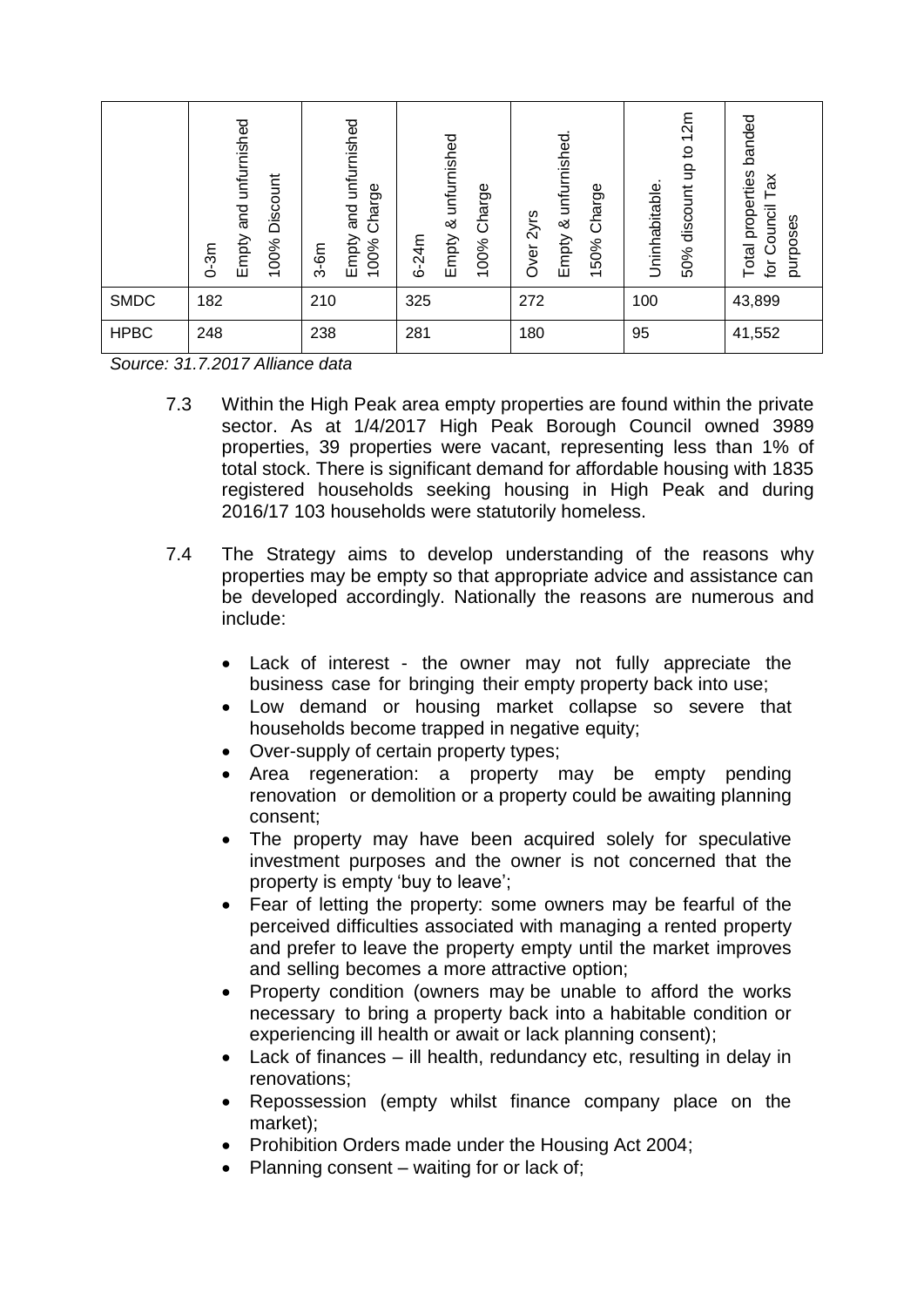- Unresolved ownership: following death protracted delays occur as the property is going through Probate or the owner died intestate and the legal title is in dispute;
- Family disputes/Divorce settlements awaiting completion before decision to reoccupy or place on market;
- Owner hospitalised/ in institutional care.
- 7.5 From a local authority perspective, a key government policy with regard to empty homes is New Homes Bonus. This policy recognises the fact that empty homes returned to use provide additional accommodation in the same way that new build properties do. An empty home returned to use and occupied is rewarded in the same way as a new home delivered, via a payment of the equivalent Council Tax income to the local authority for six financial years following its return to use. This can generate an average of £9875 within High Peak. New Homes Bonus not only encourages local authorities to invest in empty property work to reduce the number of empty homes, it also ensures that this investment remains and that the problem of empty properties is contained. In the same way as a reduction in the number of empty homes attracts a bonus and rewards local authorities, an increase in the number of empty homes imposes a financial penalty, eating into any New Homes Bonus that may be payable on new build properties.
- 7.6 Following consultation several changes to New Homes Bonus were announced. From 2017 a national baseline for housing growth will apply of 0.4%, below this NHB will not be paid. The aim of this change is to ensure that "the money is used to reward additional housing rather than just normal growth". The number of years for which payments are made will be reduced from six to five years in 2017-18 and reduced further to four years from 2018-19. Despite these changes it is very much in the interests of local authorities to not only reduce the number of properties left empty but also to ensure the number remains as low as possible.
- 7.7 The negative effects of empty property are now relatively well recognised and include:
	- Wasted financial resources for the Local Authority and owners;
	- Increased dereliction, boarded up windows, overgrown gardens and rubbish dumping;
	- Squatting;
	- Petty crime and anti-social behaviour ranging from graffiti, vandalism to, in extreme cases, serious criminal activity including arson;
	- Reduced marketability and value in neighbouring properties and the wider area, encouraging homeowners to move away from the area before their equity is eroded and thereby contributing to a spiral of decline;
	- An empty property may pose a direct risk to adjoining properties through structural defects, damp etc;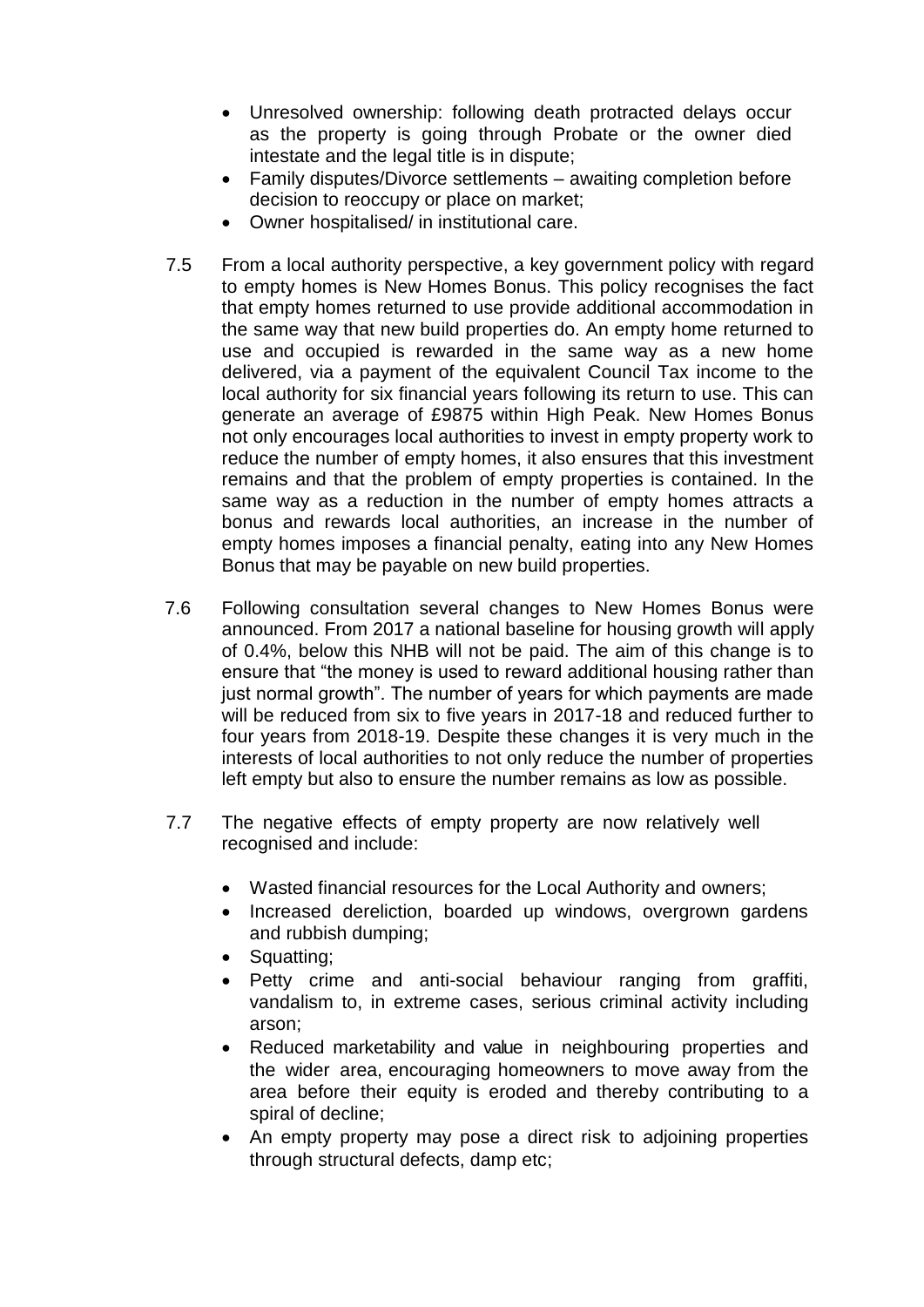- Wider multiplier effects, such as impacts on local businesses through reduced demand for their goods and services and, in areas of low demand, knock on effects on the viability of public services, such as schools.
- 7.8 Local authorities have clear duties to maintain and enhance the health of the housing market across all tenures. Where owners cannot be identified or are unwilling to bring a property back into use, local authorities have a range of statutory enforcement powers (outlined in section 9 of the strategy) and can provide a range of guidance and financial support.
- 7.9 The objectives and potential benefits to the Alliance of the proposed strategy include:
	- Support aims within the Councils' Corporate Plans:
	- Raise awareness of empty property issues and minimises the number of properties that become long-term empties at an early stage:
	- Create accurate information in relation to empty properties;
	- Identify and maximise funding and income opportunities (including New Homes Bonus) ;
	- Improve housing conditions and prevent the deterioration of the buildings;
	- Maximise use of existing housing stock and provide additional good quality housing to meet housing and homelessness need (reduce temporary accommodation expenditure);
	- Prevent empty properties becoming the focus of anti-social behaviour, fear of crime and attracting adverse comment from the wider community;
	- Provide effective advice and assistance to bring empty properties back into use;
	- Good for public relations as it gives greater visible evidence of a local authority's strategic policy and promotes the authority enabling role.
- 7.10 A variety of funding sources can be used to return empty properties into use (outlined in section 8 of the Strategy) and following greater understanding of the current position it will be possible to develop more specific targeted actions to target individual or groups of property for delivery using identified funding models and the development of business proposals. The Implementation Plan actions contained within the proposed Strategy will:
	- Enable comprehensive understanding of the current position and improve knowledge base;
	- Ensure effective communication of planned actions, empty property information, advice and services;
	- Facilitate targeted actions and monitoring.